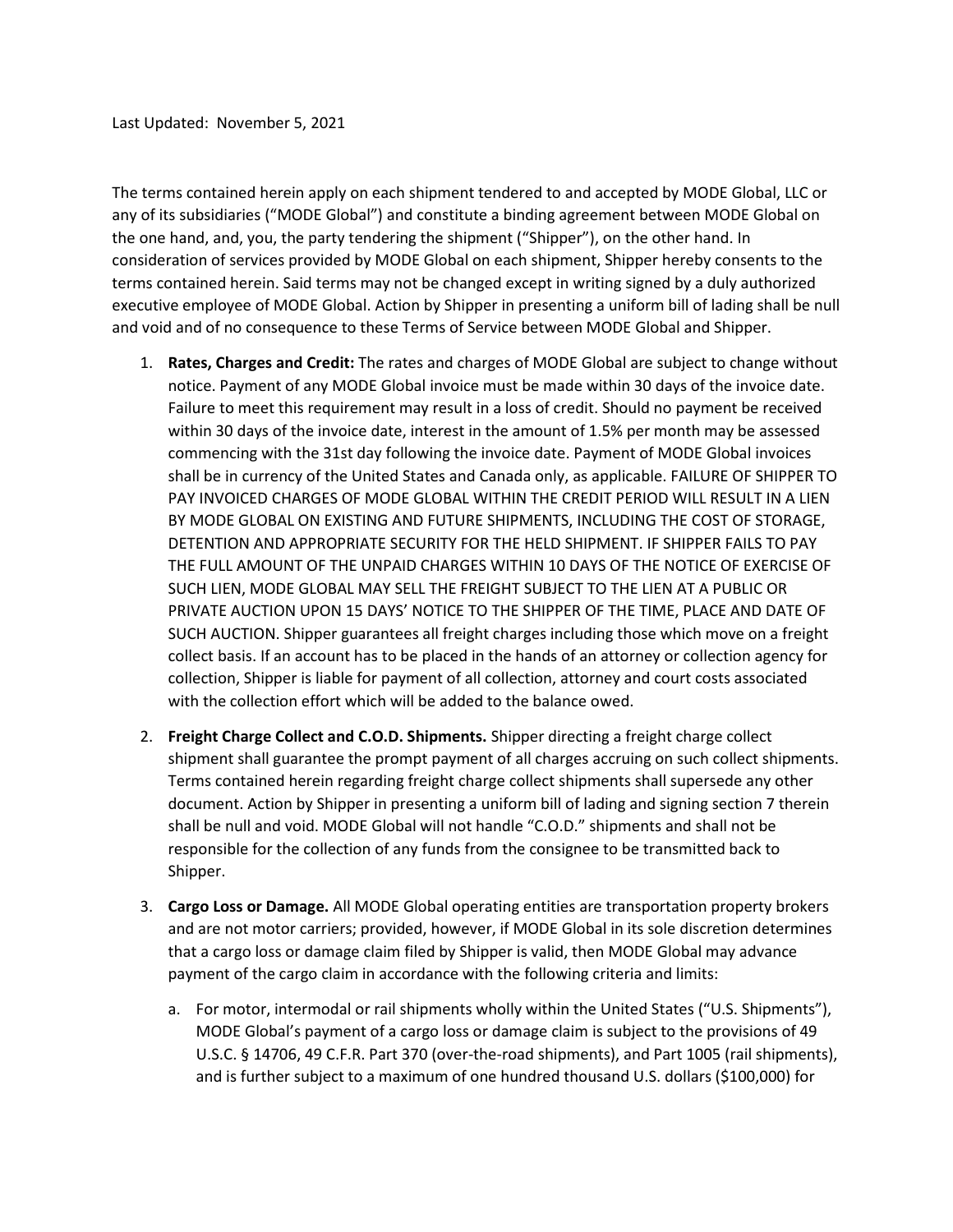any single trailer or container and ten thousand U.S. dollars (\$10,000) for any less-thantruckload shipment.

- b. For motor, intermodal and rail shipments wholly within Canada or between the United States and Canada ("Canadian Shipments"), MODE Global's payment of a cargo loss or damage claim is subject to all defenses and immunities available to the underlying carrier arising by operation of law, contract or otherwise, and is further subject to a maximum of the lesser of i) the value of the goods at the place and time of shipment, including the freight and other charges if paid, ii) two Canadian dollars (\$2.00 (CDN) per pound computed on the total weight of the lost or damaged portion of the shipment, iii) where the goods are carried by rail, any applicable rail carrier limitation of liability as prescribed in a Rail Circular (as defined in Section 3 (g) below), tariff, confidential rate contract or similar document, or iv) one hundred thousand Canadian dollars (\$100,000 CDN).
- c. MODE Global is licensed as an Ocean Transportation Intermediary (OTI) by the Federal Maritime Commission (FMC) to provide export ocean freight forwarding services and international non-vessel operating common carrier (NVOCC) services. MODE Global's liability for loss or damage to cargo for international ocean transportation services is as follows:
	- 1. When providing international ocean services as a common carrier through a U.S. port, MODE Global is operating as a NVOCC pursuant to its FMC OTI license. MODE Global provides said NVOCC services pursuant to its NVOCC tariffs and bill of lading terms and conditions, which are published at http//www.dmstradeservices.com and are available for review upon Shipper's request, and MODE Global's liability for the loss and damage of cargo is limited to five hundred U.S. dollars (\$500) per package or customary freight unit pursuant to the U.S. Carriage of Goods by Sea Act (COGSA).
	- 2. When providing international ocean services as a common carrier NVOCC on shipments not moving through a U.S. port, MODE Global's liability shall be determined pursuant to the terms and conditions of its NVOCC bill of lading that MODE Global has issued for the shipment, including, but not limited to the limitations of liability contained therein.
	- 3. On all international ocean transportation shipments where MODE Global is not acting as a NVOCC and has not issued a NVOCC bill of lading, the Shipper's recourse for loss or damage claims to its shipments shall be against the ocean common carrier or NVOCC that handled the shipment and shall be subject to the terms and conditions, tariffs and bills of lading of those carriers, including, but not limited to, any limitations of liability contained therein. Any and all liability of MODE Global to Shipper for claims for such international ocean shipments shall be limited to fifty U.S dollars (\$50) per shipment.
	- 4. Notwithstanding any other provision of these Terms of Service, and except as required by mandatory statute which cannot be waived, if Shipper has cargo insurance coverage to cover loss or damage to its shipment, then MODE Global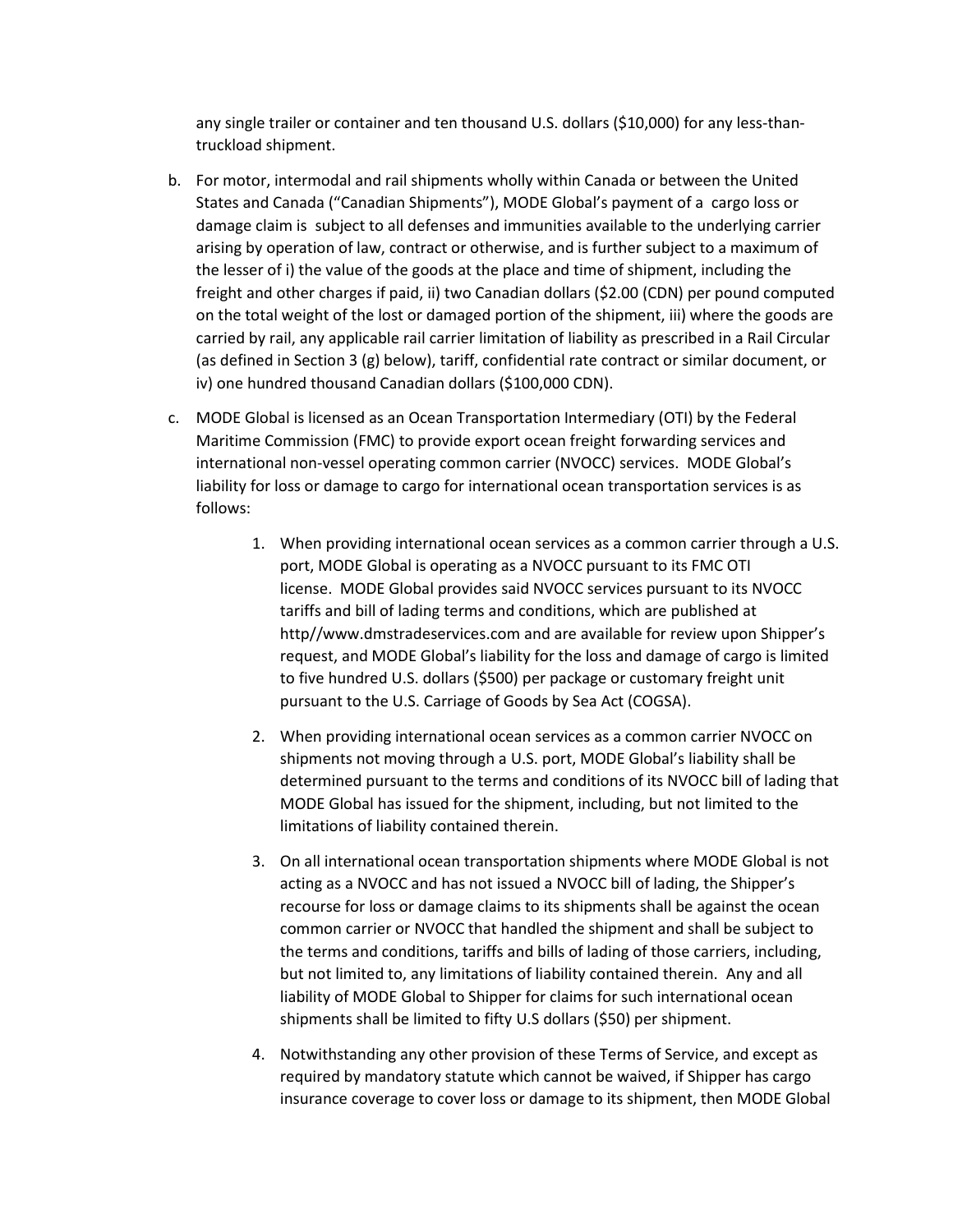shall have no liability whatsoever, or obligation to advance payment, for a cargo loss or damage claim. Shipper's recourse for recovery on any loss or damage to its shipment shall be through the insurance company and not MODE Global.

- d. When arranging U.S. domestic or international air services, MODE Global does not act as an indirect air carrier but will instead arrange for the shipment to be handled by an indirect air carrier. MODE Global's liability for any claims involving domestic or international air shipments shall be limited to fifty U.S. dollars (\$50) per shipment. All U.S. domestic air shipments, meaning shipments that originate in, and are destined to, points in the United States or any territory, possession or commonwealth of the United States, shall be subject to the terms and conditions of the applicable tariffs and U.S. domestic air waybill of the indirect air carrier or air carrier. All international air shipments shall be subject to the terms and conditions of the indirect air carrier or air carrier's international air waybill and tariffs governing the provisions of such services.
- e. In addition to the terms otherwise stated herein, the following terms also apply to Frozen, Refrigerated, Temperature Controlled and Mixed shipments:
	- 1. "Frozen" means when products are shipped frozen and so stated on the bill of lading by Shipper. "Refrigerated" means when products are shipped refrigerated and so stated on the bill of lading by Shipper. "Temperature Controlled" means when products are shipped temperature controlled and so stated on the bill of lading by Shipper. "Mixed" means when products are shipped in mixed shipments of Frozen, Refrigerated or Temperature Controlled and so stated on the bill of lading by Shipper. While in the underlying carrier's custody and control, Frozen shipments will be transported at an equipment air temperature of 0 – 32 degrees Fahrenheit, Refrigerated shipments will be transported at an equipment air temperature of 33 – 45 degrees Fahrenheit, Temperature Controlled shipments will be transported at an equipment air temperature of 46-70 degrees Fahrenheit and Mixed shipments will be transported at the respective equipment air temperatures described above relative to the products shipped. Notwithstanding the temperature of the product at the time of acceptance by the underlying carrier, MODE Global and the underlying carrier shall only be responsible for maintaining the respective equipment air temperatures set forth above for Frozen, Refrigerated, Temperature Controlled or Mixed shipments, subject to any different temperature range set forth in Special Requirements (as defined in Section 9(a) below).
	- 2. MODE Global will not be liable for any cargo loss or damage involving Frozen shipments, unless (i) actual physical loss or damage to the cargo is established, and (ii) such actual physical loss or damage is due to an equipment mechanical failure that lasted in excess of twelve (12) consecutive hours.
	- 3. When perishable cargo is delivered to the consignee, the consignee must check the cargo to determine quantity being received and condition by close, careful observation. If cargo shortage or damage is found to exist, then a notation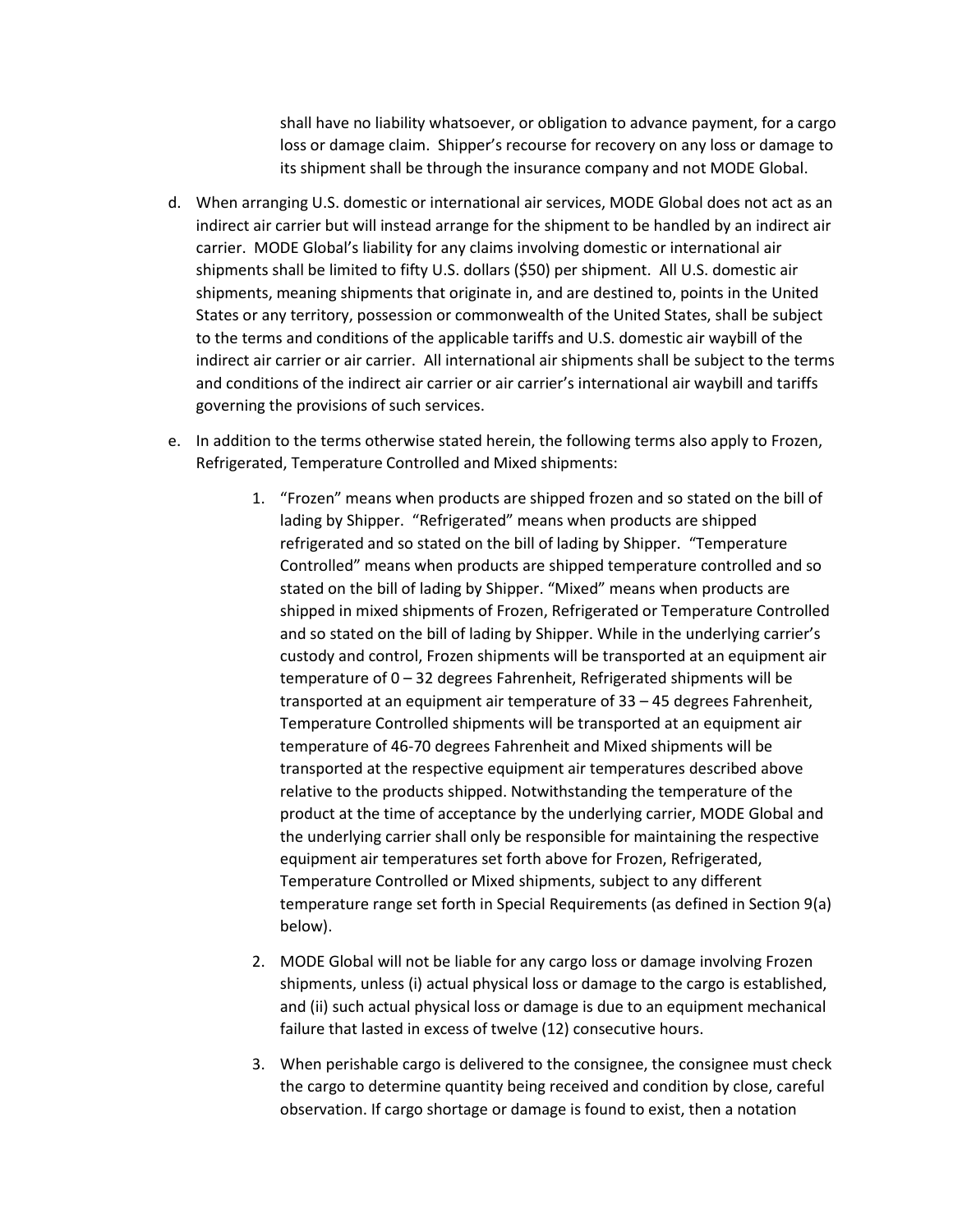applicable to the discrepancy will be so noted by the consignee on the underlying carrier's copy of the delivery receipt. When offering a shipment for delivery, if any portion of the shipment bears any indication of having been pilfered, a joint inventory of contents shall be made by the underlying carrier's driver and consignee, and the results of inventory so noted on the underlying carrier's copy of the delivery receipt.

- f. IN NO EVENT SHALL MODE GLOBAL BE LIABLE FOR ANY LOSS OR DAMAGE IF OR WHEN A SHIPMENT IS IN MEXICO. IN NO EVENT SHALL MODE GLOBAL BE LIABLE FOR LOST PROFIT, INDIRECT, INCIDENTAL, CONSEQUENTIAL OR SPECIAL DAMAGES OF ANY KIND.
- g. All intermodal or rail shipments shall also be subject to the terms and conditions set forth in the applicable published intermodal circulars and directories of the rail carriers ("Rail Circulars"). Shipper is responsible to block and brace any intermodal or rail shipments according to the AAR (Association of American Railroad) guidelines; provided that for shipments wholly within Canada, Shipper is responsible to block and brace any such shipment as required by the applicable Canadian rail carrier.
- h. The measure of loss or damage to freight hereunder shall be Shipper's replacement value applicable to the kind and quantity of the commodities in question, less salvage value. Claims or lawsuits for less than \$100 shall not be filed and no claims shall be paid if the amount of the loss or damage is found to be less than \$100.
- i. Shipments are accepted as Shipper's load, count and seal. MODE Global shall have no liability whatsoever for cargo loss or damage (i) for shipments delivered with the seal intact or (ii) in the absence of evidence of actual physical cargo loss or damage. A variation in air equipment temperature for Frozen, Refrigerated, Temperature Controlled or Mixed shipments or a broken or damaged seal does not by itself constitute actual physical cargo loss or damage. MODE Global is not liable for the payment of any claim for cargo loss or damage when products transported in dry equipment freeze or overheat. No offsets from open invoices due MODE Global will be allowed as settlement for cargo loss and damage claims. Shipper has an obligation to mitigate its cargo loss and damage.
- j. The failure of Shipper to first notify MODE Global within the shorter of (a) as soon as commercially practical when Shipper becomes aware of cargo damage or loss (or within 5 days of delivery for concealed damages or within 24 hours from the time of delivery in the case of perishable commodities) or (b) within the time frame required by the underlying carrier, may, at MODE Global's discretion, result in the claim being denied. To report cargo loss or damage claims contact 901-930-7500 or claims@modetransportation.com.
- k. The time period for filing a claim for cargo loss or damage is as follows:
	- 1. Cargo loss or damage claims involving U.S. Shipments must be filed by Shipper with MODE Global within nine (9) months from the date of delivery (or of the date of anticipated delivery in the event of non-delivery) and claims filed after such nine (9) month period are not valid, subject to any shorter claim filing period required by the underlying carrier.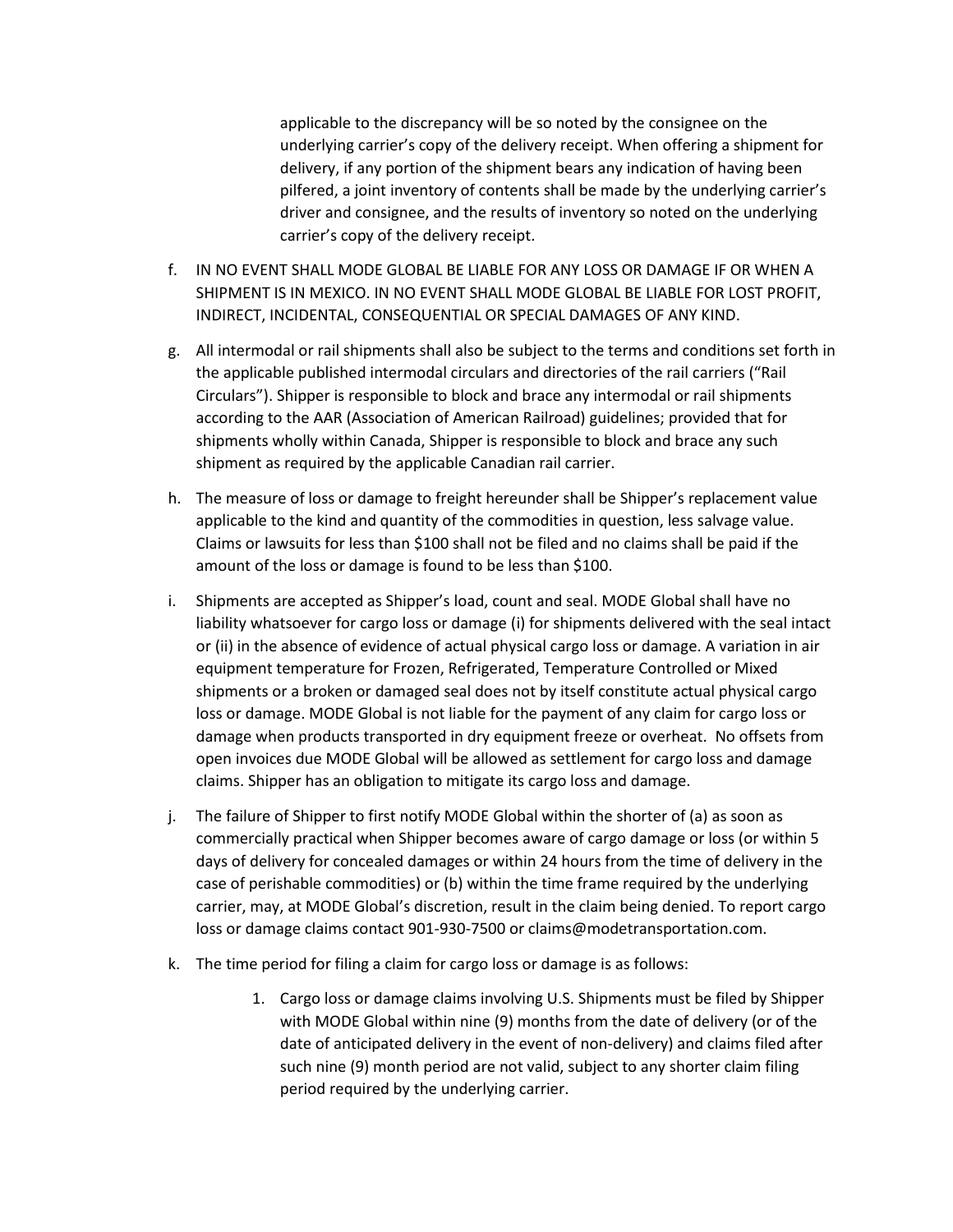- 2. Cargo loss or damage claims involving Canadian Shipments must be filed within the earlier of (a) four (4) months of the date of delivery (or of the date of anticipated delivery in the event of nondelivery) of a rail or intermodal shipment or any such deadline set forth in the applicable underlying carrier's tariff, issued bill of lading or transport document, or (b) sixty (60) days of the date of delivery (or of the date of anticipated delivery in the event of non-delivery) for shipments involving motor carriage or, in the case of intermodal shipments, where the cargo loss or damage occurs while the shipment is in the custody and control of the motor carrier.
- 3. Cargo loss or damage claims involving air transport must be filed within the shorter of (a) the time period required by the underlying carriers in their air waybills, tariffs and terms and conditions or (b) one hundred and eighty (180) days of the event giving rise to the claim, or in the case of concealed damage or delay, within thirteen (13) days of delivery or the date of scheduled delivery.
- 4. Cargo loss or damage claims involving international ocean transport shipments must be filed at the time and place of delivery or, in the case of concealed damage, within two (2) consecutive days thereafter.
- 5. All cargo loss or damage claims must be in writing and contain sufficient information to process the claim, including but not limited to, any and all information required by the underlying carrier in its terms and conditions, tariffs, bills of lading, and claims processing documents.
- 6. Any legal action for cargo loss or damage against MODE Global not arising out of air or ocean transportation must be instituted by Shipper against MODE Global within two (2) years from the first disallowance of the cargo claim by MODE Global or the underlying carrier, or the time limits set forth in the underlying carrier's bill of lading, terms and conditions, and other governing documents, whichever time period is shorter.
- 7. Any legal action for cargo loss or damage against MODE Global arising out of ocean transportation must be instituted within the shorter time period of either (a) the time set forth in the underlying carrier's tariff, bills of lading or terms and conditions or (b) eleven (11) months of the date of shipment.
- 8. Any legal action for cargo loss or damage against MODE Global arising out of air transportation must be instituted within the shorter time period of either (a) the time limit set forth in the air carrier's tariffs, air waybills or terms and conditions or (b) two (2) years from the initial date of shipment.
- l. The rates provided to Shipper in connection with these terms are predicated on the underlying carriers selected by MODE Global being tendered freight released for cargo loss or damage at an amount not in excess of those amounts set forth in this Section 3. Shipper acknowledges that MODE Global has made available to Shipper the opportunity to pay a higher rate and thereby obtain greater levels of liability offered by MODE Global or the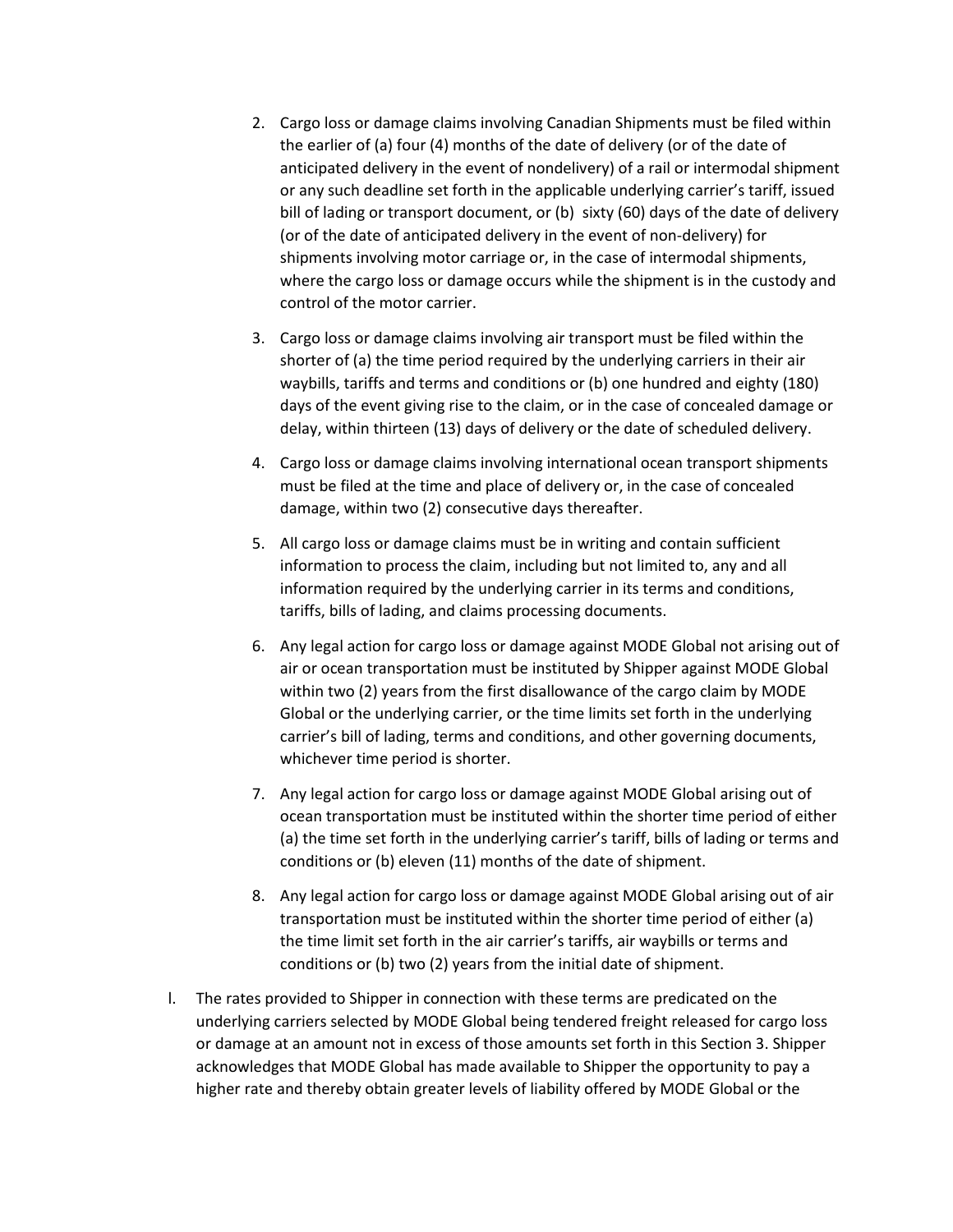underlying carrier for cargo loss or damage. In the absence of the Shipper availing itself of that opportunity by entering into a written contract establishing a higher value signed by Shipper and a duly authorized executive of MODE Global, Shipper releases its shipments to the underlying carriers selected by MODE Global at the released values stated in this Section 3.

- 4. **Accessorial Charges, Regulations and Penalties.** MODE Global and its underlying carriers have rules and charges respecting accessorial matters such as detention and storage which are available for review at Shipper's request. MODE Global shall not be responsible for the failure of Shipper to know such accessorial charges or rules. Unless accessorial charges have been caused by the sole act of MODE Global, Shipper shall be responsible for any such accessorial charges.
- 5. **Warehousing Terms and Conditions.** In the event MODE Global is directed by the Shipper to place any shipment in storage, or in the event MODE Global places such shipment in storage as a result of the Shipper's failure to pay MODE Global's billed charges in accordance with Section 1 herein, or as a result of Shipper's consignee refusing to accept delivery of the shipment, then SHIPPER GRANTS TO MODE GLOBAL A LIEN ON ALL SHIPMENTS SO HELD, SUCH LIEN TO BE NOTICED, EXERCISED AND DISCHARGED IN THE SAME MANNER AS IS APPLICABLE TO THE LIEN DESCRIBED IN SECTION 1 HEREIN. Shipper agrees to release any shipment placed in storage as described to a value of \$0.10 per pound, with such released value taking precedence over any other value or measure of loss stated elsewhere herein and MODE Global's liability for loss or damage to all shipments so held shall be limited to \$0.10 per pound.

## 6. **Restricted & Prohibited Commodities; Hazardous Material; Government Laws & Regulations.**

- a. In addition to restricted commodities in the Rail Circulars, tariffs, and other governing documents of the underlying carriers, Shipper shall declare the following restricted commodities: automobiles and motorcycles; machinery; steel sheets, bars, pipes and coils; animal hides; chocolates and confectionery; alcoholic beverages (excluding beverages in bottles or cans); glass, glass products and other fragile goods; musical instruments, including, but not limited to pianos; frozen foods and boats (new and used).
- b. In addition to prohibited commodities in the Rail Circulars, tariffs, and other governing documents of the underlying carriers, Shipper shall not tender to MODE Global shipments containing any of the following: mobile phones (to include parts of mobile phones such as, but not limited to circuit boards and memory cards); all circuit boards; valuable papers of any kind (including, but not limited to accounts, bills, documents, deeds, notes, securities, evidence of debt, letters of credit, tickets, passports, mechanical drawings or manuscripts); money, currency, bullion, gold, silver and other precious metals, diamonds, precious or semi-precious stones; furs or furtrimmed garments; fine arts; live animals; used equipment or machinery; tobacco or tobacco products; contraband property in the course of illegal transportation or trade; household goods and personal effects; fresh fish and seafood, fresh cut flowers or plants that have been removed from the root, and ice-cream products.
- c. Shipper is responsible to declare any shipment that contains a hazardous material or dangerous good and ensure such shipments comply with all government laws, rules, ordinances or regulations, including, but not limited to, USDOT hazardous material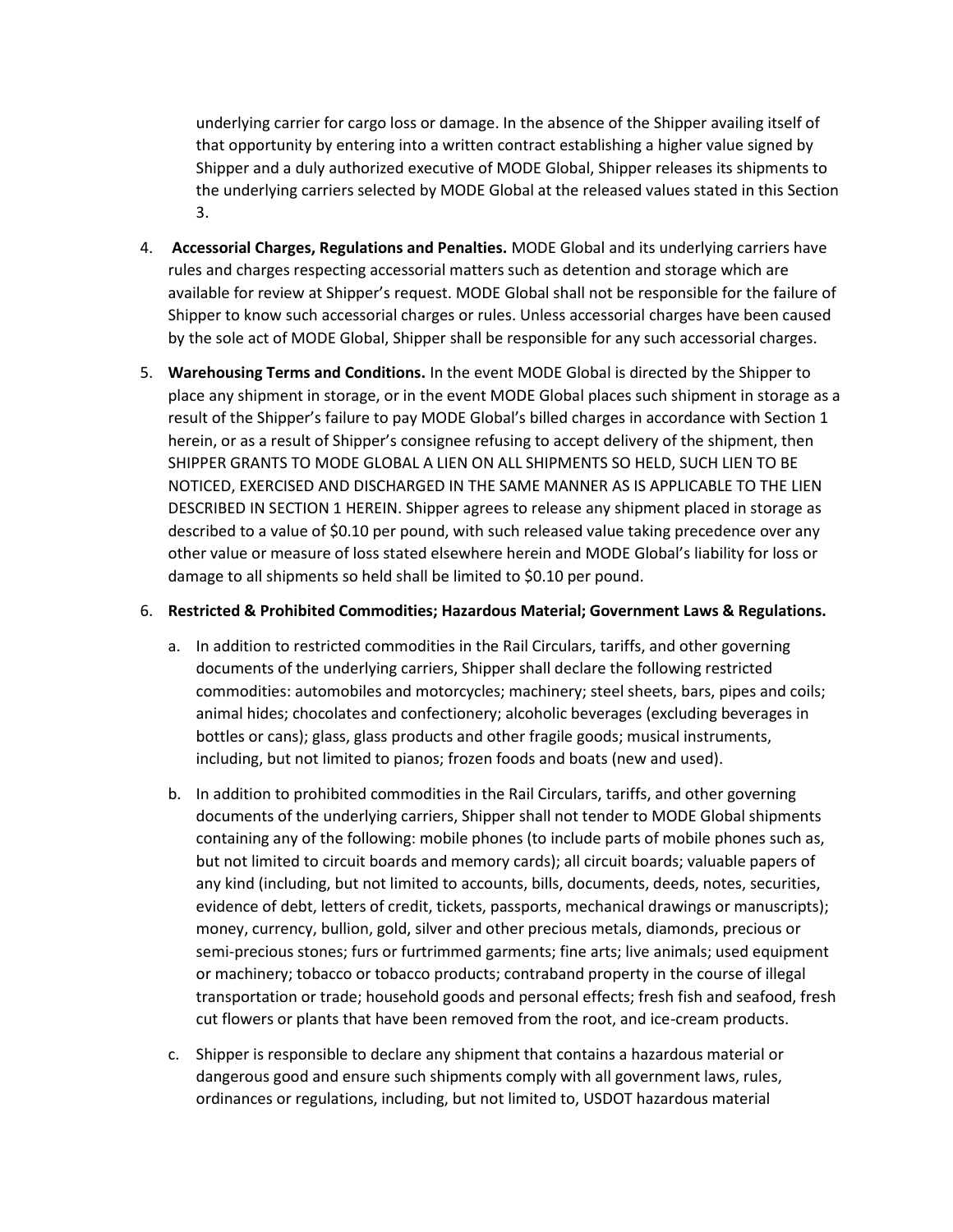regulations. Shipper shall be solely responsible for complying with all other government laws, rules, regulations or ordinances, including, but not limited to U.S. Department of Transportation regulations applicable to a shipper of goods.

- d. If Shipper fails to comply with any of Section  $6(a) (c)$  above or otherwise fails to comply with the requirements of Shipper under these terms, MODE Global shall have no liability for any resulting loss or damage regardless of the cause of such loss or damage and Shipper shall be responsible to indemnify, defend and hold harmless MODE Global and its affiliates, subsidiaries and parent for any costs, fines, penalties, losses or damages made against or incurred by MODE Global associated with Shipper's failure to so comply, including, but not limited to environmental clean-up costs, legal costs (including attorney's fees) , fines, and penalties.
- 7. **Exclusions:** MODE Global will have no liability whatsoever for damage to or loss of cargo directly or indirectly caused by the following: nuclear activity (meaning nuclear reaction, nuclear radiation or radioactive contamination whether deliberate or accidental, controlled or uncontrolled or whether it contributed to or aggravated a covered loss or damage); terrorism; hidden or latent defects; asbestos (including loss or clean up caused by or resulting from asbestos or asbestos containing material); the presence, release, discharge or dispersal of pollutants; leakage, evaporation or shrinkage; breakage of glass or similar fragile property related to panes of glass; property being scented, discolored, soured or changed in flavor; normal wear and tear or cosmetic denting, marring or scratching to packaging; insufficient or unsuitable packaging material or preparation of goods being shipped; voluntary parting of the cargo whether by fraudulent scheme, trick, device or false pretense or for any event of force majeure, including, but not limited to flood, earthquake, storm and other Acts of God, fire, derailment, accident, strike, lockout, explosion, war, insurrection, riot, embargo, act of government or governmental agency or any cause that is beyond the control of MODE Global or the underlying carrier.
- 8. **Transportation of Food:** In addition to the terms otherwise stated herein, the following terms also apply to any shipment of food or dietary supplement intended for human or animal consumption and all raw materials and ingredients thereof covered under the Sanitary Transportation of Human and Animal Food rule issued under the Food Safety Modernization Act, currently codified at 21 USC 2201 (Chapter 27) and the Food, Drug & Cosmetic Act, currently codified at 21 USC 2201 (Chapter 9) (referred to as "FSMA") (each a "Food Shipment").
	- a. Shipper must provide MODE Global written notice at the time of tender if a shipment is a Food Shipment, and include any specifications for transporting or handling the Food Shipment, which specifications will be effective upon written acceptance by MODE Global executed by a duly authorized representative of MODE Global ("Special Instructions"). As between the parties, Shipper is solely responsible for identifying any Special Instructions and MODE Global shall have no such obligation. MODE Global's sole responsibility with respect to any Special Instructions is limited to providing such Special Instructions to the underlying motor carrier and to the underlying rail carrier as may be commercially feasible, provided, however, Shipper acknowledges and agrees that all Food Shipments are subject to the terms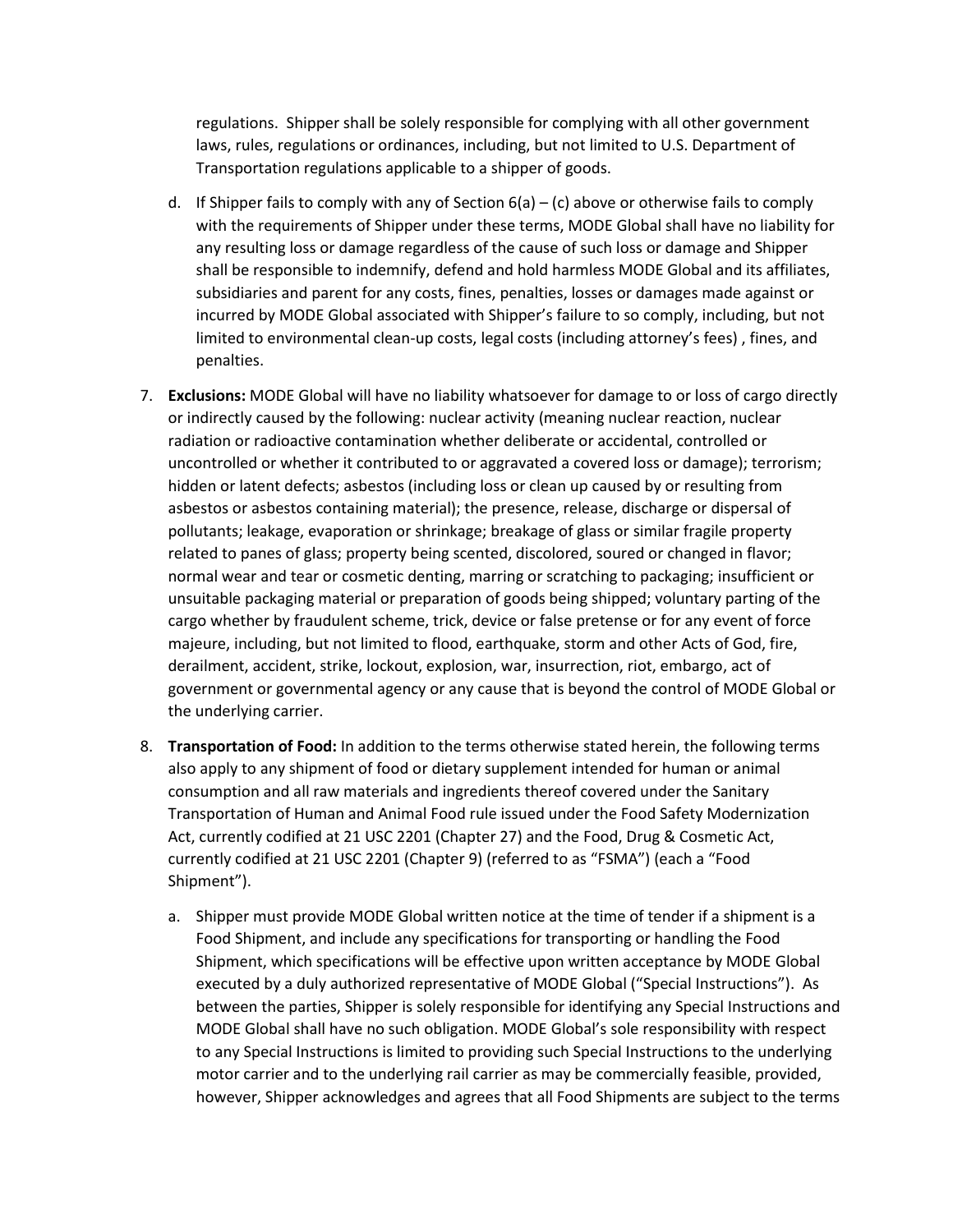and requirements set forth in the Rail Circulars notwithstanding any Special Instructions to the contrary.

- b. It is the sole responsibility of Shipper and Shipper warrants and represents that it will inspect the equipment used to transport each Food Shipment prior to loading to confirm that the equipment is in compliance with all Special Instructions and FSMA requirements applicable to each Food Shipment, and if the consignor or any other third party makes available for Shipper any Food Shipment, Shipper will ensure such consignor or third party so confirms compliance with such Special Instructions and FSMA requirements. MODE Global is not liable for the condition or the effects of use of any transportation equipment (including, without limitation, pallets, totes, and packaging).
- c. Neither the failure nor alleged failure by the underlying carrier to comply with Special Instructions or any FSMA requirements nor the lack of the original seal at the time of delivery shall, in and of itself, result in any presumption that a Food Shipment is unsafe, contaminated, adulterated, damaged or otherwise unfit for its intended use or purpose unless there is evidence of actual, physical loss or damage to a Food Shipment, in which case MODE Global's liability for such loss or damage shall be as stated in Section 3 above. To the extent not otherwise prohibited by law, Shipper confirms it is obligated to mitigate damages for any loss or damage to a Food Shipment.
- d. With respect to a Food Shipment for which Special Instructions include temperature control service, Shipper acknowledges and agrees that MODE Global's sole responsibility is to communicate the equipment temperature ranges to the underlying motor carrier and that the following carrier procedures are sufficient to ensure safe and sanitary handling of such Food Shipment: (a) pre-cooling of transportation units as set forth in the Special Requirements and (b) temperature readings, in the form of ambient air temperature taken inside the trailer or container, if any, will be the responsibility of the loader or receiver. Food Shipments will not be loaded by Shipper at origin if the ambient air temperature within the trailer or container is not in accordance with Special Requirements.
- e. If the ambient equipment air temperature or any other equipment condition materially fails to comply with any of the Special Requirements, such non-compliance must be noted by the receiver or consignee on the shipping document at the time of delivery and if the Food Shipment is unsafe as a result of such material noncompliance (in accordance with the standard set forth in Section 8(c) above), then Shipper shall be solely responsible to ensure that such Food Shipment is not entered into commerce for consumption. Shipper is liable for any damages, claims, liability, fines or penalties that may arise from Shipper's failure to comply with the requirements of this Section 9 or its obligations under the FSMA and Shipper shall defend, indemnify and hold MODE Global harmless against same.

## 9. **Additional Provisions.**

a. Except for advancing payment of cargo loss or damage claims as set forth in Section 3 above, MODE Global assumes no responsibility for the service or performance of the underlying carrier. MODE Global does not guarantee shipment delivery dates or times and